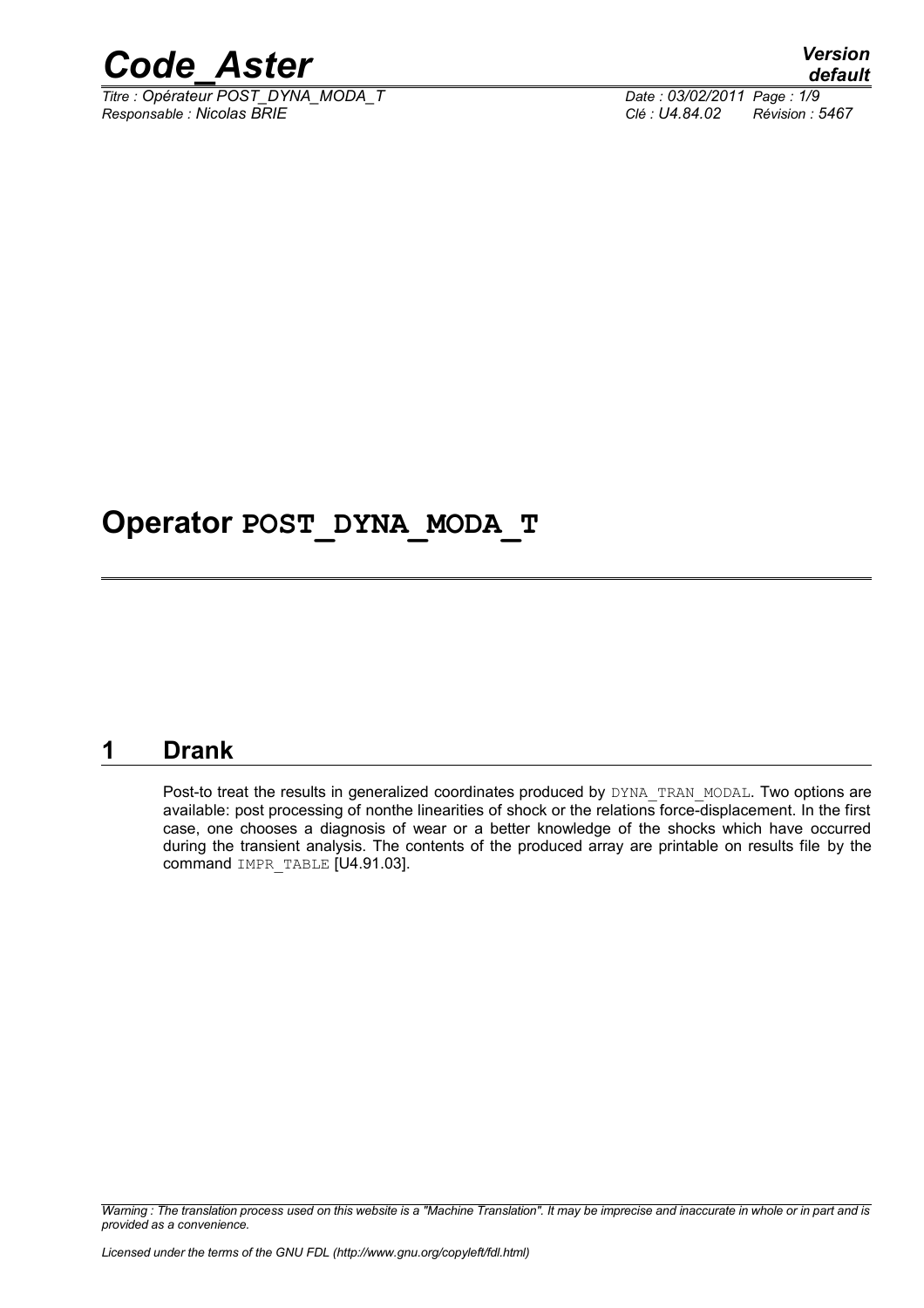*Titre : Opérateur POST\_DYNA\_MODA\_T Date : 03/02/2011 Page : 2/9 Responsable : Nicolas BRIE Clé : U4.84.02 Révision : 5467*

## *default*

### **2 Syntax**

| counts [table sdaster] = POST DYNA MODA T ( | $\bullet$ RESU GENE = tg,                                                  |                                         |               | [tran gene]  |
|---------------------------------------------|----------------------------------------------------------------------------|-----------------------------------------|---------------|--------------|
|                                             | $\blacklozenge / \texttt{CHOC} \qquad \qquad \texttt{=F} \quad \texttt{(}$ | $\Diamond$ INST_INIT = -1.0,            |               |              |
| [DEFAULT]                                   |                                                                            |                                         | $/t0,$ [R]    |              |
|                                             |                                                                            | $\Diamond$ INST FIN =/999., [DEFAULT]   | $/T1,$ [R]    |              |
|                                             |                                                                            | $\Diamond$ NB BLOC = /1, [DEFAULT]      | $/Nb$ , [I]   |              |
|                                             |                                                                            | $\Diamond$ SEUIL FORCE =/0.0 [DEFAULT]  |               | $/S$ , $[R]$ |
|                                             |                                                                            | $\Diamond$ DUREE REPOS =/0.0, [DEFAULT] |               | $/D,$ [R]    |
| [DEFAULT]                                   |                                                                            | $\Diamond$ OPTION =/"USURE",            |               |              |
|                                             |                                                                            |                                         | $/$ "IMPACT", |              |
| [DEFAULT]                                   |                                                                            | $\Diamond$ NB CLASSE =/10,              |               |              |
|                                             | $\,$ ,                                                                     |                                         |               | $/nc$ , [I]  |
|                                             | $\Diamond$ RELA EFFO DEPL = F (                                            |                                         |               |              |
|                                             |                                                                            | $\bullet$ NOEUD = noeu, [node]          |               |              |
|                                             |                                                                            | $NOM$ CMP = noncmp, [K8]                |               |              |
|                                             |                                                                            | $\,$ ,                                  |               |              |
| [DEFAULT]                                   | $\Diamond$ INFO =/1 ,                                                      |                                         |               |              |
|                                             |                                                                            | $/2$ ,                                  |               |              |
|                                             | $\Diamond$ TITER =titer,<br>$\lambda$                                      |                                         |               | $[1$ Kn]     |

*Warning : The translation process used on this website is a "Machine Translation". It may be imprecise and inaccurate in whole or in part and is provided as a convenience.*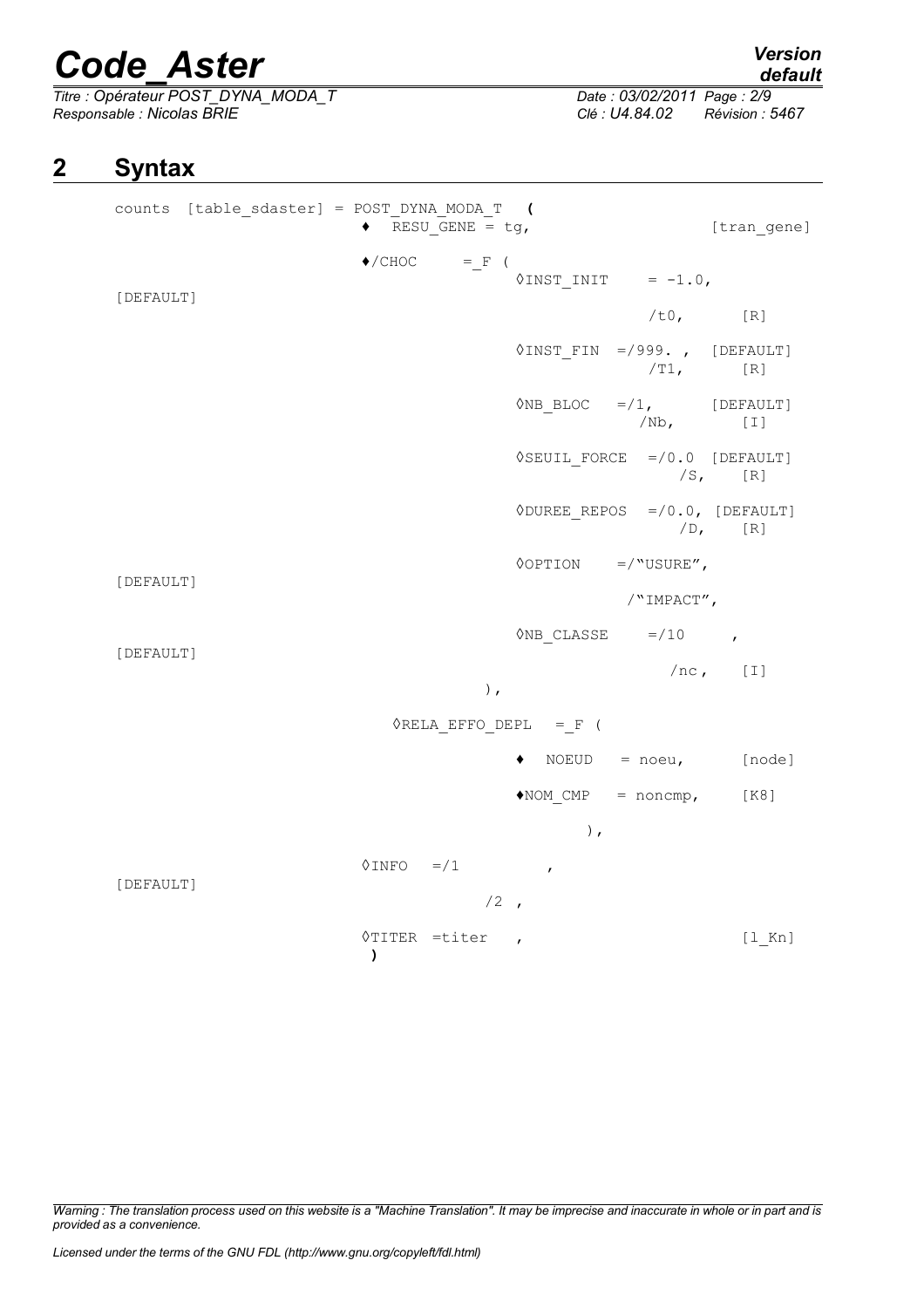*Titre : Opérateur POST\_DYNA\_MODA\_T Date : 03/02/2011 Page : 3/9 Responsable : Nicolas BRIE Clé : U4.84.02 Révision : 5467*

### **3 Operands**

#### **3.1 Operand RESU\_GENE**

 $\triangle$ RESU GENE = tg

Result of a transient computation by modal recombination, DYNA\_TRAN\_MODAL  $[ U4.53.21 ]$ produces by the operator.

#### **3.2 Key word CHOC**

◊CHOC

Key word factor allowing to specify that one wishes an analysis of the non- linearities of shock taken into account in modal transient computation.

#### **3.2.1 Operand INST\_INIT**

 $\Diamond$ INST INIT = t0

Instant of beginning of the average of the signals and analysis of the shocks. By default  $\pm 0$ corresponds to the first transitory time of computation by modal recombination.

#### **3.2.2 Operand INST\_FIN**

◊INST\_FIN = Urgent

T1 of end of the average of the signals and analysis of the shocks.  $(T1 = 999$ . default value),

#### **3.2.3 Operand NB\_BLOC**

◊ NB\_BLOC = Nb

Many temporal blocks of division interval  $[t0, T1]$  for the average of the signals (1 per default). The key word is not used for the option "IMPACT".

#### **3.2.4 Operand SEUIL\_FORCE**

 $\Diamond$ SEUIL FORCE = S

Threshold characterizing a phase of contact, ( ∣*f n* ∣*s*⇒contact établi )

 $(S = 0$ . default value).

#### **3.2.5 Operand DUREE\_REPOS**

◊DUREE\_REPOS = D

*With D* minimal period of rest characterizing the end of a shock. If one indicates by Tc the end of the shock then

$$
\forall t \in [t_c, t_c + d] \rightarrow |f_n| < s
$$

the period of rest D is the minimum duration during which no contact on the node is recorded, in order to determine the end of an event of shock and its period.

*Warning : The translation process used on this website is a "Machine Translation". It may be imprecise and inaccurate in whole or in part and is provided as a convenience.*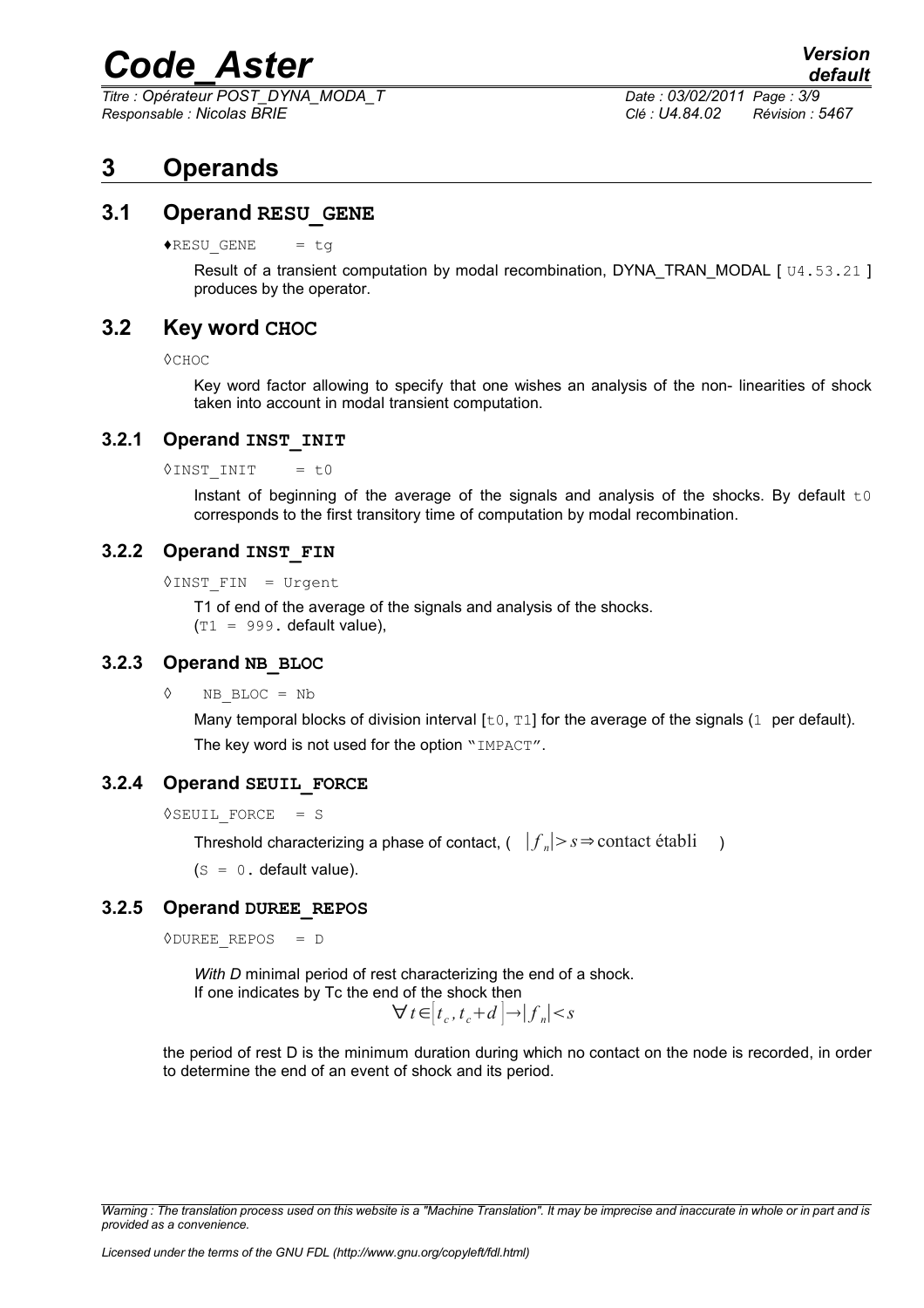*Titre : Opérateur POST\_DYNA\_MODA\_T Date : 03/02/2011 Page : 4/9 Responsable : Nicolas BRIE Clé : U4.84.02 Révision : 5467*

#### **3.2.6 Operand OPTION**

◊OPTION = "USURE"

/"IMPACT"

This key word makes it possible to choose between a postprocessing for a diagnosis of wear (key word "USURE") or of a better knowledge of the possible shocks which have occurred during the transient analysis (key word "IMPACT"). This last post processing is adapted to the computation of the interns of the power stations REFERENCE MARK to see [§4].

#### **3.2.7 Operand NB\_CLASSE**

 $\Diamond$ NB CLASSE = nc

Nombre of classes which the user wants to distinguish during the development of the histogram describing maximum forces of impact. By default,  $nc = 10$ .

#### **3.3 Key word RELA\_EFFO\_DEPL**

#### ◊RELA\_EFFO\_DEPL

Key word factor allowing an analysis of the relations of non-linearity force-displacement.

One result files in the array the name of the relation to the node observed, times of analysis and the maximum reached by the component observed during the analysis.

All the phases with nonlinear behavior are determined and one files in the array result for each one:

- the initial time and final moment of the interval of the nonlinear phase,
- the maximum reaches and time associated in this interval.

The parameters of the produced array are described in the following table:

| <b>PARAMETERS</b> | <b>TYPE</b>    | <b>DESCRIPTION</b>                              |
|-------------------|----------------|-------------------------------------------------|
| RELATION          | K8             | name of relation to the node observed           |
| NOEUD             | K <sub>8</sub> | name of the node treated                        |
| <b>CMP</b>        | K <sub>8</sub> | name of component                               |
| PHASE             |                | initial number of                               |
| phase             | <b>INST</b>    | R urgent of the interval of nonlinear phase     |
|                   | <b>INIT</b>    |                                                 |
| INST FIN          | R              | final moment of the interval of nonlinear phase |
| MAXI              | R              | maximum reaches                                 |
| INST MAXI         | R              | urgent associated to the maximum reaches        |

#### **3.3.1 Operand NOEUD**

 $NOEUD = nodeu$ 

Name of the node of the structure on which the nonlinear relation with treating was defined.

#### **3.3.2 Operand NOM\_CMP**

 $*NOM$  CMP = noncmp

Name of the component treated with the node noeu.

*Warning : The translation process used on this website is a "Machine Translation". It may be imprecise and inaccurate in whole or in part and is provided as a convenience.*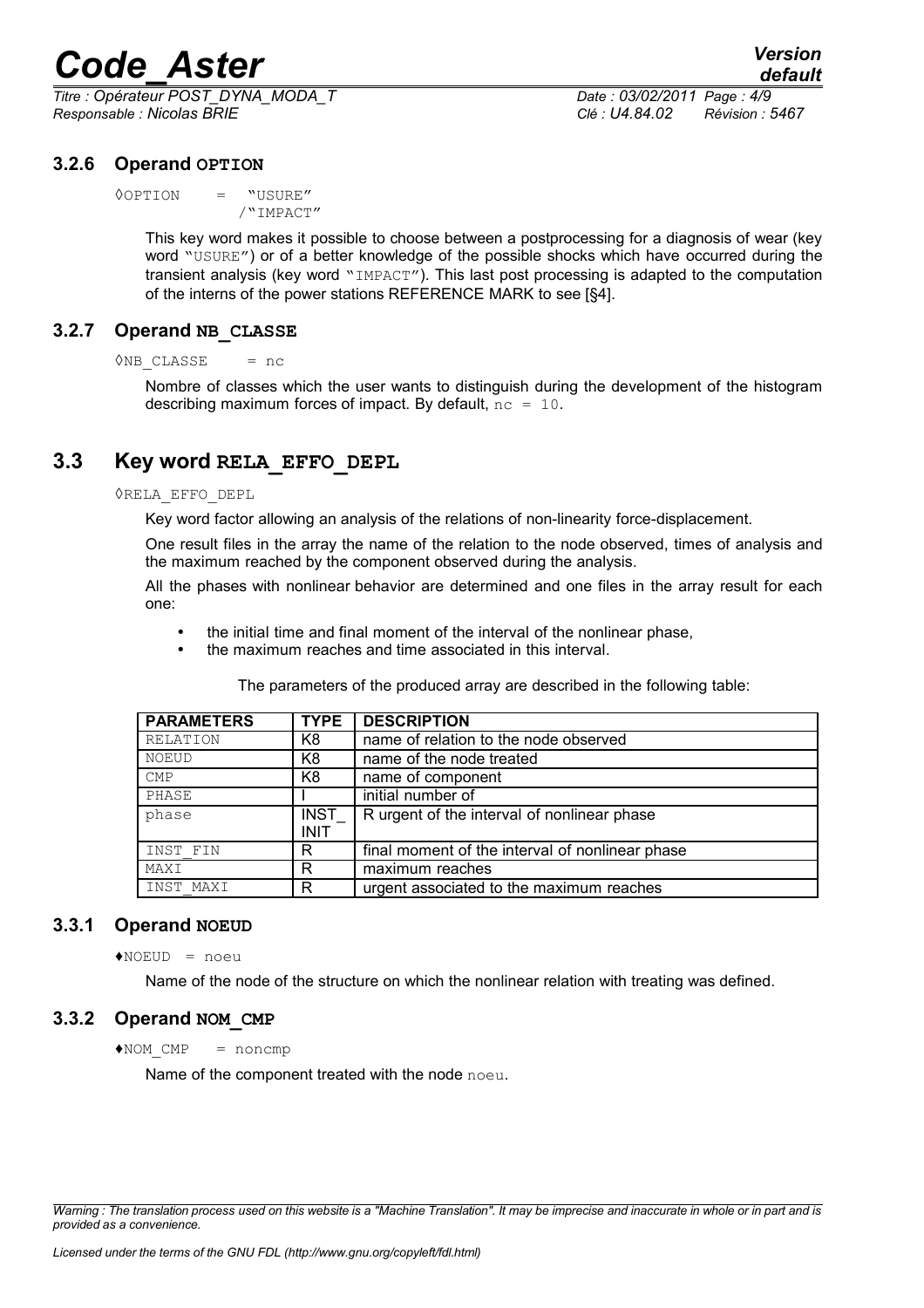*Titre : Opérateur POST\_DYNA\_MODA\_T Date : 03/02/2011 Page : 5/9 Responsable : Nicolas BRIE Clé : U4.84.02 Révision : 5467*

#### **3.4 Operand INFO**

 $\Diamond$ INFO = imp, level from the printings

- $/1$  no printing on the message file (all is stored in the produced array)
- /2 printing amongst time step of computation

#### **3.5 Operand TITER**

◊TITER = title

title is the title of computation. It will be printed at the top of the results. It is stored in the concept counts.

### **4 Checking - Execution**

#### **4.1 For the key word factor CHOC**

the value of  $\text{INST\_FIN}$  is compared with final moment  $t_f$ result tran gene. The value of INST\_FIN retained is  $min(t_f, t_1)$  .

If the value of **INST** INIT  $_0$  is higher than the value of  $\mathtt{INST\_FIN}$ , one stops in error.



Bloc 1 : 1 choc

Bloc 2 : 2 chocs

: signal pris en compte dans les statistiques

*Warning : The translation process used on this website is a "Machine Translation". It may be imprecise and inaccurate in whole or in part and is provided as a convenience.*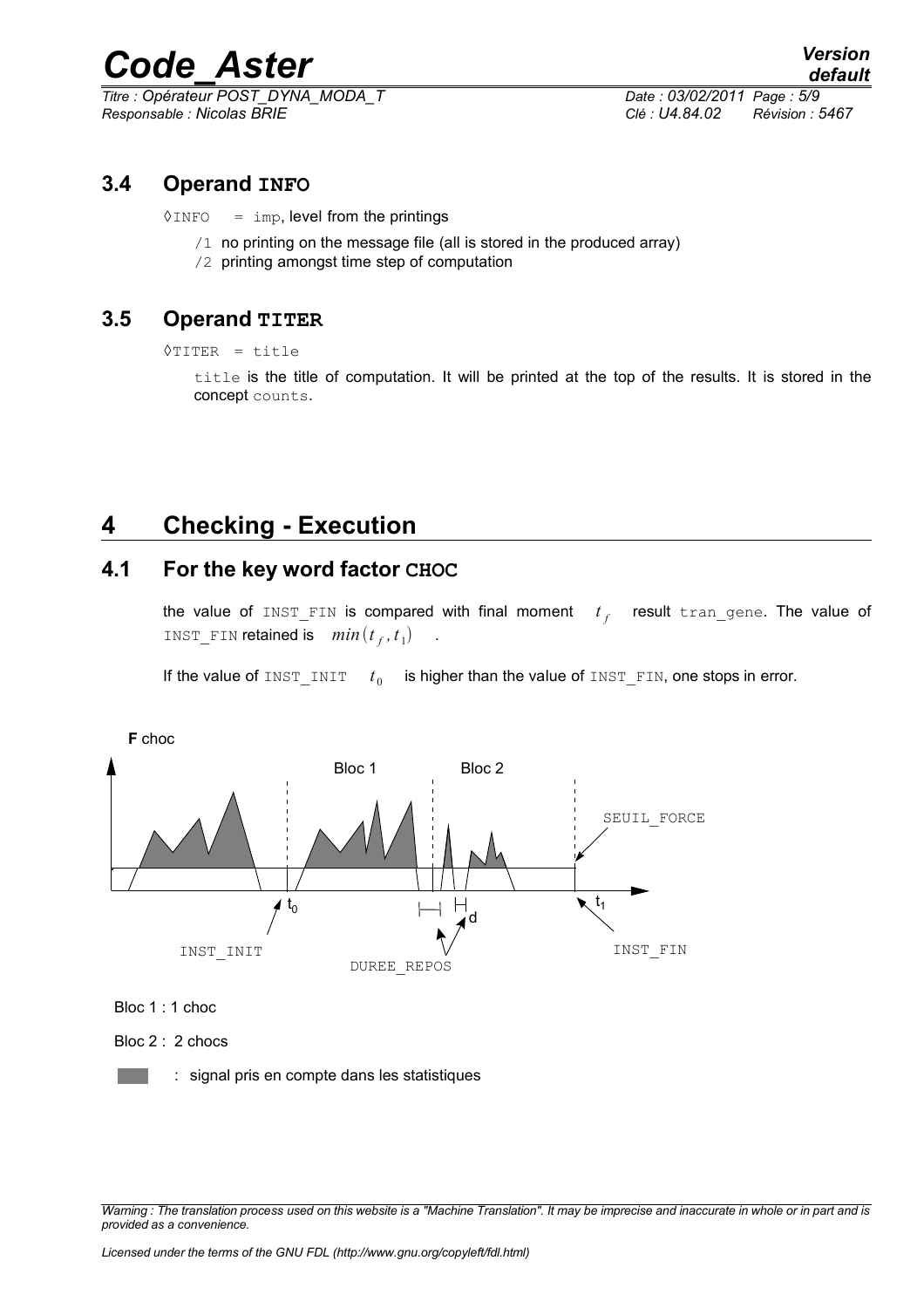*Titre : Opérateur POST\_DYNA\_MODA\_T Date : 03/02/2011 Page : 6/9 Responsable : Nicolas BRIE Clé : U4.84.02 Révision : 5467*

#### **4.1.1 Execution with option "IMPACT"**

For each nonlinearity of shock, one calculates and one files in the array result:

shocks and associated quantities:

for each shock, one has the value of time when the force is maximum, the value of the maximum force and the impulse, period of the shock, impact speed and the number of rebounds,

• total data of the shock:

on all the noted shocks, one specifies: the absolute maximum of shock force, the mean value of maximum of shock forces and the standard deviation of the extrema of shock force,

• the histogram describing the max of the forces of impact:

one has the number of classes of the histogram, the values of his X-coordinates (force min and max of each class) and the density of probability of the maximum force of each class.

#### **4.1.2 Execution with option "USURE"**

For each nonlinearity of shock, one calculates and one files in the array result:

- the mean values min, max, standard deviation, RMS of relative displacements of the nodes of shocks in their total reference,
- mean values and RMS (over the time of shock and total time) like min and max of the normal forces and tangential of shock,
- the number of average shocks on each connection of shock, the time of average shock, the time of average rebound,
- power of average wear calculated within the meaning of ARCHARD [bib1]:

$$
P_{\text{usure}} = \frac{1}{T} \cdot \int_0^T F_N(t) \cdot V_T(t) \cdot dt
$$

#### **4.2 For the key word factor RELA\_EFFO\_DEPL**

One checks that the node noeu corresponds to a nonlinear relation.

One prints using command IMPR\_TABLE :

| ASTER4.03.15CONCEPT<br>TABLE SDASTER            | COUNTS CALCULE LE 2/3/98 A 12:08: 19 OF TYPE |               |
|-------------------------------------------------|----------------------------------------------|---------------|
|                                                 | RELATIONNOEUDCMPPHASEINST INITINST FIN       | MAXIINST MAXI |
| NON LINN100DRY<br>1.80716E-051.25200E+00        | 11.24000E+001.26600E+00                      |               |
| NON LINN100DRY<br>$-2.00433E - 052.05800E + 00$ | 22.02600E+002.09000E+00                      |               |
| NON LINN100DRY<br>$-1.89110E - 053.02200E + 00$ | 33.00000E+003.04000E+00                      |               |
| NON LINN100DRY<br>3.50715E-053.15400E+00        | 43.10400E+003.20400E+00                      |               |
| NON LINN100DRY<br>-2.91359E-053.30000E+00       | 53.26000E+003.33600E+00                      |               |
| NON LINN100DRY<br>1.73099E-053.42400E+00        | 63.41400E+003.43200E+00                      |               |
|                                                 |                                              |               |

*Warning : The translation process used on this website is a "Machine Translation". It may be imprecise and inaccurate in whole or in part and is provided as a convenience.*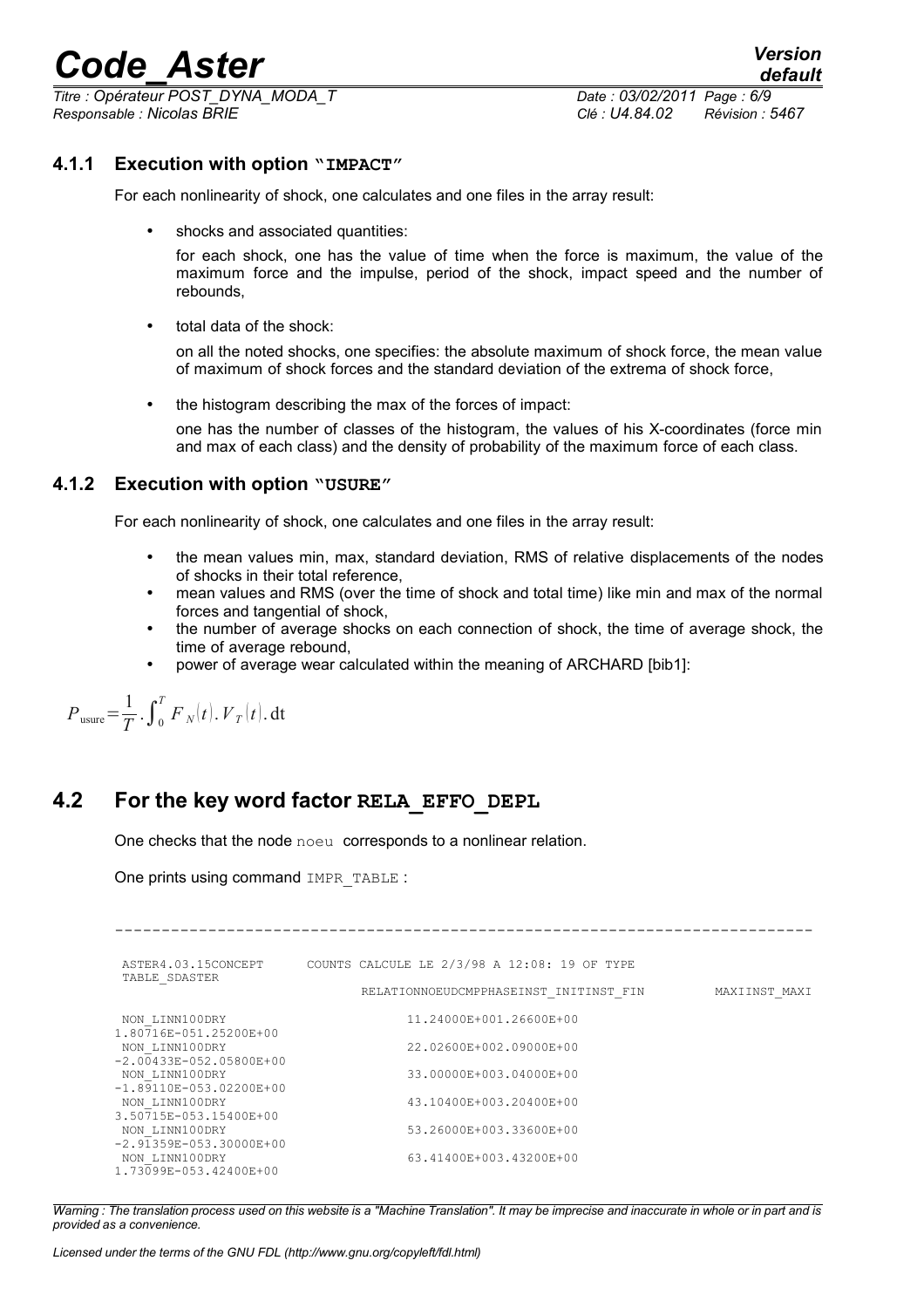

.

*Titre : Opérateur POST\_DYNA\_MODA\_T Date : 03/02/2011 Page : 7/9 Responsable : Nicolas BRIE Clé : U4.84.02 Révision : 5467*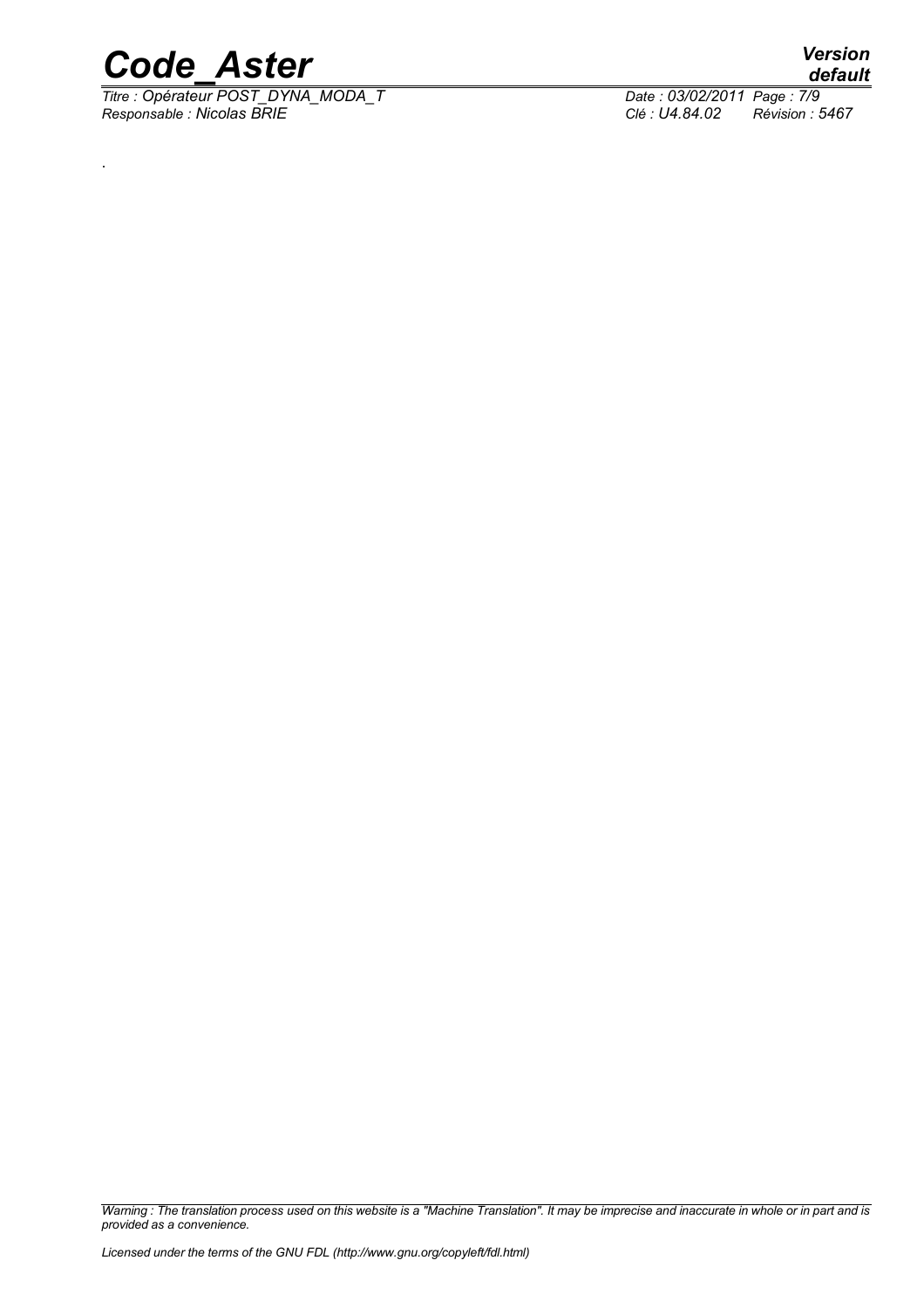*Titre : Opérateur POST\_DYNA\_MODA\_T Date : 03/02/2011 Page : 8/9 Responsable : Nicolas BRIE Clé : U4.84.02 Révision : 5467*

### **5 Examples of Example**

#### **5.1 use with option IMPACT : to launch of an oscillator with shock**

One presents test SDND101 here. It is a question of calculating the response of a spring-mass system non-zero initial  $\|V\|_0$  velocity, being able to impact on a thrust with shock. Initial clearance is null.



One compares the values of times of maximum force, value of maximum force, period of the time of shock, value of the impulse and impact speed as well as the number of elementary impacts for the first two oscillations of the system to the analytical values.

#### **Command file**

```
POURSUITE ()
      # the spring-mass system east releases with an initial velocity V0
      #
      VITEPHYS = CREA_CHAMP (MAILLAGE= beam, TYPE_CHAM= "NOEU_DEPL_R", 
                              CHAM NO = vectass,
                              AFFE= (TOUT= "OUI',
                                       NOM\_CMP= ("DX"),
                                       VALE R= V0 )
                                 )
      #
      VITINI = PROJ VECT BASE ( BASE= MODES, VECT ASSE= VITEPHYS,
                                     NUME_DDL_GENE= NUMEGE, 
                                     TYPE VECT= "QUICKLY")
      #
      MASSEGEN = PROJ MATR BASE ( BASE= MODES,
                                     NUME_DDL_GENE= NUMEGE,
                                     MATR ASSE= MATRMASS,
                                  )
      #
      RIGIDGEN = PROJ MATR BASE ( BASE= MODES,
                                     NUME_DDL_GENE= NUMEGE,
                                     MATR<sub>ASSE</sub>= MATRRIGI,)
      #
      PLANZ = DEFI_OBSTACLE (TYPE= "PLAN_Z")
      PLANY = DEFI OBSTACLE (TYPE= "PLAN_Y")
      #
      DYNAMODA = DYNA_TRAN_MODAL ( METHODE = "EULER",
                                         MASSE GENE = MASSEGEN,
                                         RIGI GENE = RIGIDGEN,
                                         AMOR REDUIT= 0.ETAT_INIT=_F
(VITE INIT GENE=VITINI),
                                         INCREMENT= F ( INST INIT= 0. ,
                                                      INST \overline{F1N}= 0.5,
                                                      PAS= 0.0005),
```
*Warning : The translation process used on this website is a "Machine Translation". It may be imprecise and inaccurate in whole or in part and is provided as a convenience.*